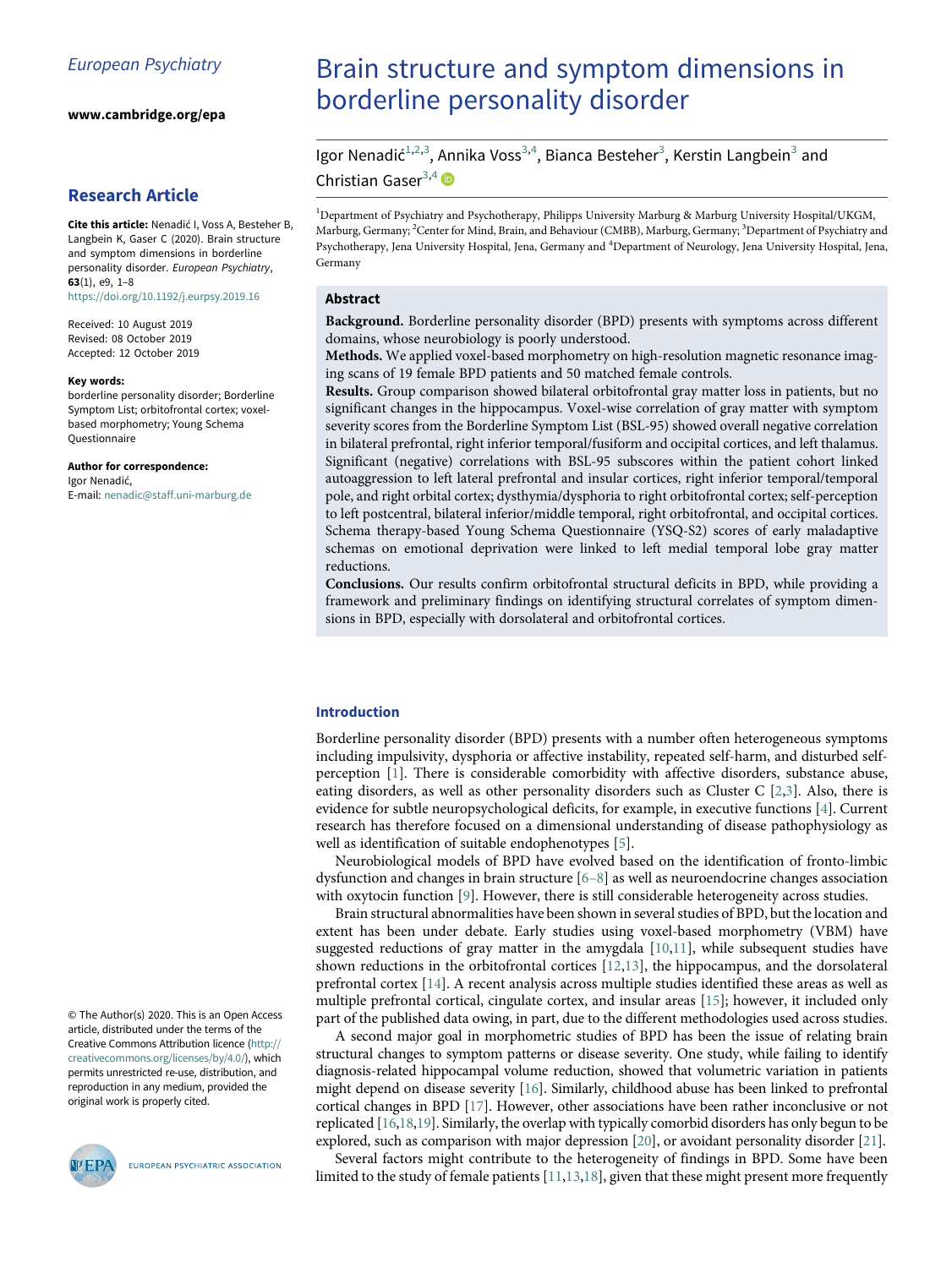<span id="page-1-0"></span>in hospital settings. Studies in male BPD are relatively scarce [[22](#page-6-13)[,23](#page-6-14)]. Also, subgroups within BPD, as shown in the study of patients with versus without suicide attempts have been shown to differ in areas including the insula, orbitofrontal cortices, and parahippocampal cortices [[24](#page-6-15)]. More importantly, psychiatric comorbidity, such as post-traumatic stress disorder (PTSD), other personality disorders, or affective disorders might impact on the extent or variation of gray matter deficits, even though the precise nature of differential effects or effect sizes is poorly understood [[16](#page-6-7)[,17](#page-6-8)[,20](#page-6-11)[,25](#page-6-16)]. Finally, one study also showed variation of grouplevel differences in different age groups of BPD patients [[26\]](#page-6-17).

In the present study, we aimed to add to the current research by providing a VBM analysis of female BPD patients compared to healthy controls as well as a correlation with symptoms. For the latter, we chose a self-rating scale, which allowed us to use a DSM-related framework for a dimensional approach. In addition, we assessed early maladaptive schemas (EMS) according to Young's conceptualization in the Young Schema Questionnaire (YSQ). The early maladaptive schema assessment is commonly used in schema therapy approaches to treating BPD, and is based on the assumption that patients show a number of typical maladaptive "blue prints" for emotional and cognitive reactions to situations that have developed during childhood and adolescence, often as a response to (parental) neglect or maltreatment. They hence reflect persistent dysfunctional emotional reaction patterns and cognitions based on early experiences, and have been used for both diagnostic aspects in therapy planning as well as outcome of schema therapy interventions [\[27\]](#page-6-2). Therefore, we tested both the hypotheses of BPD-related gray matter loss in the orbitofrontal cortex (OFC), amygdala, and hippocampus, as well as relating changes in these as well as medial and lateral prefrontal areas to (a) severity of BPD symptoms and (b) severity of EMS (derived from a clinical schema therapy-based scale).

#### **Methods**

#### Study sample

We studied 19 female patients with BPD and 50 female healthy controls, all of which provided written informed consent to a study protocol approved by the ethics committee of the Medical School of the University of Jena. Groups were matched for age (mean age patients: 26.7 years, SD 6.4; mean age controls: 26.8 years, SD 5.9; analysis of variance (ANOVA)  $F_{(69,1)} = 0.001$ ;  $p = 0.980$ ), gender (all being female), as well as estimated premorbid intelligence quotient IQ (as estimated with the Mehrfach Wortschatzstest-B; mean score patients: 104, SD 11.2; mean score controls: 104.2, SD 12; ANOVA  $F_{(69,1)} = 0.005$ ;  $p = 0.945$ ) and handedness (estimated by the Edinburgh Handedness Scale [[28\]](#page-6-18); ANOVA  $F_{(69,1)} = 0.711$ ,  $p = 0.402$ ). Diagnoses in the patient group were established by a board-certified psychiatrist (I.N.) according to DSM-IV criteria (Diagnostic and Statistical Manual of Mental Disorders) using the SCID-II screening inventory and additional interview. The patients also met DSM-5 criteria (following the conventional typology), as evaluated subsequent to the introduction of DSM-5 (German translation). At the time of study inclusion, comorbidity history in the patient cohort included: major depressive disorder, currently in remission ( $n = 9$ ), post-traumatic stress disorder  $(n = 2)$ , avoidant personality disorder  $(n = 2)$ , alcohol abuse  $(n = 1)$ , and eating disorder  $(n = 4)$ . None of the patient had a current major depressive episode or alcohol or substance dependence. Within the patient cohort,  $n = 8$  received antidepressant medication (three were on sertraline, another three on citalopram,

|  | <b>Table 1.</b> Borderline Symptom List (BSL-95) scores and Young Schema |  |  |  |  |
|--|--------------------------------------------------------------------------|--|--|--|--|
|  | Questionnaire (YSQ-S2) scores of the BPD patient sample $(n = 18)$ .     |  |  |  |  |

|                              | Score  | <b>SD</b> |
|------------------------------|--------|-----------|
| BSL-95 scores                |        |           |
| Self-perception              | 32.00  | 12.9      |
| Affect regulation            | 31.56  | 7.5       |
| Self-destruction             | 30.67  | 10.8      |
| Dysphoria                    | 31.22  | 6.4       |
| Loneliness                   | 25.00  | 7.9       |
| Hostility                    | 10.33  | 4.5       |
| <b>Intrusions</b>            | 11.61  | 5.5       |
| <b>BSL total score</b>       | 203.61 | 41.7      |
| YSQ-S2 scores                |        |           |
| <b>Emotional deprivation</b> | 21.63  | 5.98      |
| Mistrust/abuse               | 21.74  | 6.16      |
| Abandonment                  | 22.16  | 4.41      |
| Insufficient self-control    | 26.53  | 4.30      |

one each on mirtazapine and doxepine, respectively). Healthy controls were recruited from the local community and had no history of psychiatric disorders or treatment. General exclusion criteria were concurrent neurological or general medical conditions, traumatic brain injury, or learning disability.

Symptoms and psychopathology in the patient group was also assessed using the Borderline Symptom List (BSL-95), German version [\[29](#page-6-19)]. This self-rating inventory, which considers DSM-IV criteria for BPD as well as criteria from the diagnostic interview for BPD (revised version) has been validated in several samples and versions across different languages, showing high internal reliability, short-term test–retest-reliability, as well as convergence with the above standard diagnostic criteria [[30,](#page-6-20)[31\]](#page-6-5). Factor analysis suggests seven subscales, which have been named self-image, affect regulation, autoaggression, dysthymia, social isolation, intrusions, and hostility [\[29](#page-6-19)], or alternatively self-perception, affect regulation, self-destruction, dysphoria, loneliness, intrusions, and hostility [[30](#page-6-20)]. BSL-95 total and subscale scores for  $n = 18$  patients (missing data for one patient) are shown in [Table 1](#page-1-0). We used the Young Schema Questionnaire (YSQ-S2) for assessment of EMS (German version, as in [[32,](#page-6-6)[33](#page-6-21)]), based on Jeffrey Young's maladaptive schema model, which forms the core for schema therapy-based clinical interventions. The used version has 95 items to cover 19 maladaptive schemas.

#### Magnetic resonance imaging acquisition and analysis

High-resolution T1-weighted magnetic resonance imaging (MRI) scans were acquired on a 3 T Siemens Tim Trio scanner (Siemens, Erlangen, Germany) with a MPRAGE sequence  $(1 \text{ mm} \times 1 \text{ mm} \times 1 \text{ mm}$ voxel resolution; TR 2,300 ms, TE 3.03 ms; flip angle 9°; sagittal acquisition of 192 contiguous slices; field-of-view 256 mm). All images passed visual inspection for artifacts, as well as the automated quality assurance protocol implemented in VBM8.

For postprocessing of MRIs, we used the VBM8 toolbox ([http://](http://dbm.neuro.uni-jena.de/vbm) [dbm.neuro.uni-jena.de/vbm\)](http://dbm.neuro.uni-jena.de/vbm), implemented in SPM8 (Statistical Parametric Mapping software, Institute of Neurology, London,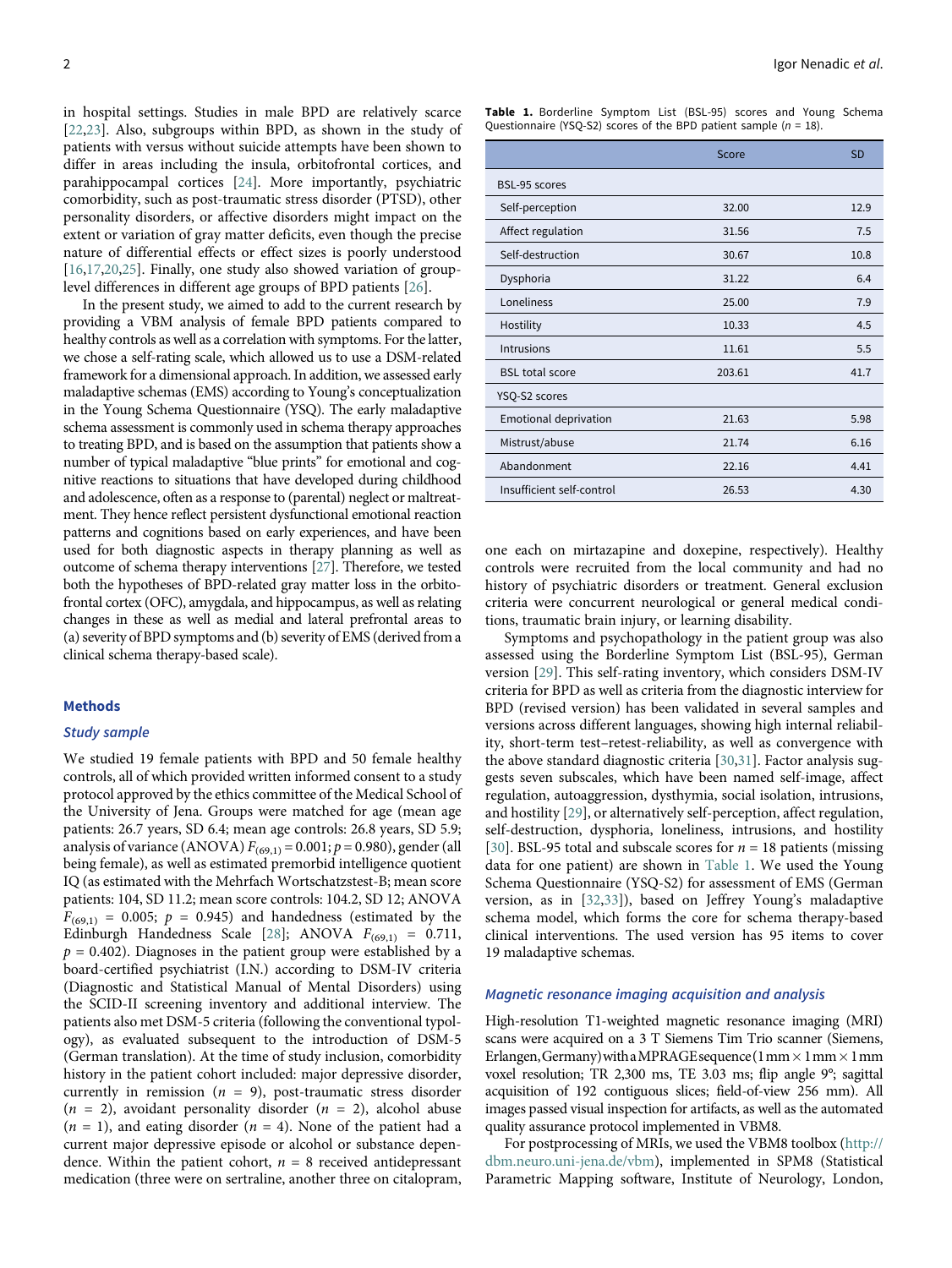UK; <http://fil.ion.ucl.ac.uk/spm>). VBM8 makes use of the diffeomorphic image registration algorithm (DARTEL) of SPM8 [\[34](#page-6-22)] in the general framework of the optimized VBM approach [[35\]](#page-6-23). In the process of segmentation, an internal threshold for gray matter of 0.2 was applied, which is more conservative than commonly applied thresholds (e.g., 0.1), restricting artifacts at the gray matter boundaries. A 12 mm FWHM (full-width at half-maximum) Gaussian filter was used for smoothing.

Statistical analysis of VBM results was done in SPMs general linear model (GLM) framework model with three sets of analyses. First, a (categorical) group comparison of the BPD patient cohort versus healthy control cohort to identify BPD-related structural changes was computed, hypothesizing changes in the hippocampus/medial temporal lobe, as well as orbitofrontal and cingulate cortices, as shown in the previous imaging studies. Second, the total BSL score as an indicator of overall BPD-related psychopathology was correlated (within the BPD patient sample) to gray matter across the entire brain, again hypothesizing severity-related correlations in the above areas. Third, an exploratory analysis with correlations of each of the BSL subscales, that is, self-perception, affect regulation, autoaggression/self-destruction, dysthymia/dysphoria, social isolation/loneliness, intrusions, and hostility was performed.

An additional exploratory analysis was based on patient selfratings using the YSQ (German adaptation of YSQ-2). From this, we selected the schemas of emotional deprivation, mistrust/abuse, abandonment, and insufficient self-control.

For each GLM, age was used as a covariate in order to eliminate any potential effect of this variable (gender was omitted as all participants were female), and height threshold was set to  $p < 0.001$ (uncorrected) with an additional extent threshold  $k$  (depending on the SPM resolution element (resel) estimate in respective analyses).

#### Results

## Group comparison of BPD versus healthy controls

Comparison of BPD patients with healthy controls showed gray matter reduction ( $p < 0.001$ , uncorrected; expected voxels per cluster  $k = 226$  voxels) in the right orbitofrontal cortex in patients (maximum intensity voxel at  $x/y/z$  coordinates 26; 60; -18; cluster size  $k = 299$  voxels), but not in hippocampus or cingulate areas (see [Table 2](#page-2-0) and [Figure 1](#page-3-0) for an overview of clusters at  $p < 0.001$  with  $k = 50$  thresholds for full overview). Additionally, we found second orbitofrontal cluster in the left hemisphere, more laterally (maximum voxel: 36; 47; -20;  $k = 95$  voxels), which was significant at  $p < 0.001$ , but failed to reach the extent threshold.

## Correlation of gray matter with overall disease severity (BSL total score)

Correlation of gray matter with BSL total scores (within the BPD cohort) revealed significant negative correlations ( $p < 0.001$ , uncorrected;  $k = 148$ ) in several prefrontal and temporal areas including left inferior temporal, lingual and middle occipital cortices, left postcentral cortex, right inferior temporal cortex, right cerebellar hemisphere, as well as the right orbitofrontal cortex (overlapping with the cluster identified in the group comparison). Results are shown in [Figure 2](#page-4-0) and [Table 3.](#page-4-1) There were no positive correlations at  $p < 0.001$ .

#### Correlation of gray matter with symptom dimensions

Exploratory single symptom item correlations revealed several significant correlations, mostly negative correlations, including several prefrontal clusters.

Of note, we found a strong signal for a negative correlation between the subscore self-perception and a cluster in the left precentral and postcentral cortex (maximum voxel:  $-24$ ;  $-31$ ; 63;  $k = 1,928$ , part of which also survived correction for multiple comparisons at  $p < 0.05$  with FWE correction ([Figure 3\)](#page-4-2).

Across the BSL-subscores, we found negative correlations with orbitofrontal volumes only for the self-perception subscore in two right OFC clusters (maximum voxels 39;  $62$ ;  $-5$ ,  $k = 183$  and 40; 45;  $-21$ ,  $k = 70$  voxels, respectively) and for the autoaggression subscore (maximum voxel 26; 52;  $-2$ ,  $k = 136$ ), but not the other subscores. BSL dysthymia sub scale showed a correlation in the left middle frontal gyrus ([Figure 4](#page-5-5)). Some subscores like intrusions and hostility did not show any correlations at all (neither negative nor positive).

## Correlation of gray matter with maladaptive schemas (YSQ)

Correlation analyses with YSQ-S2-assessed maladaptive schemas in patients ( $p < 0.001$ , uncorrected) showed a negative correlation between gray matter and emotional deprivation schema for two bilateral parahippocampal clusters ( $p < 0.001$ ,  $k > 163$  voxels; maximum voxels at  $-28$ ;  $-9$ ; 30,  $k = 709$  voxels, and 26;  $-21$ ;  $-32$ ,  $k = 288$  voxels, respectively). In addition, there was a positive correlation between insufficient self-control and right inferior fusiform/occipital cortex (45;  $-68$ ;  $-18$ ;  $k = 317$  voxels). Although other correlations failed to reach the k extent threshold level, we noted a positive correlation for the mistrust schema with bilateral calcarine/lingual voxel clusters.

<span id="page-2-0"></span>Table 2. Overview of voxel-based morphometry (VBM) group comparison of borderline personality disorder (BPD) patients and healthy controls (HC) at  $p < 0.001$ (uncorrected), showing clusters with  $k > 50$  voxels.

|                                                                         | ı,<br>n | T score | MNI co-ordinates of maximum voxel |
|-------------------------------------------------------------------------|---------|---------|-----------------------------------|
| Gray matter HC > BPD                                                    |         |         |                                   |
| Right middle/superior frontal gyrus, pars orbitalis                     | 299     | 4.30    | $26; 60; -18$                     |
| Left inferior/middle frontal gyrus, pars orbitalis/orbitofrontal cortex | 95      | 3.52    | $-36; 47; -20$                    |
| Gray matter HC < BPD                                                    |         |         |                                   |
| Right superior occipital gyrus                                          | 57      | 3.51    | $21; -81; 19$                     |
| Right cerebellum (VIII, IX)                                             | 218     | 3.50    | $10; -64; -53$                    |

k represents the number of voxels in cluster.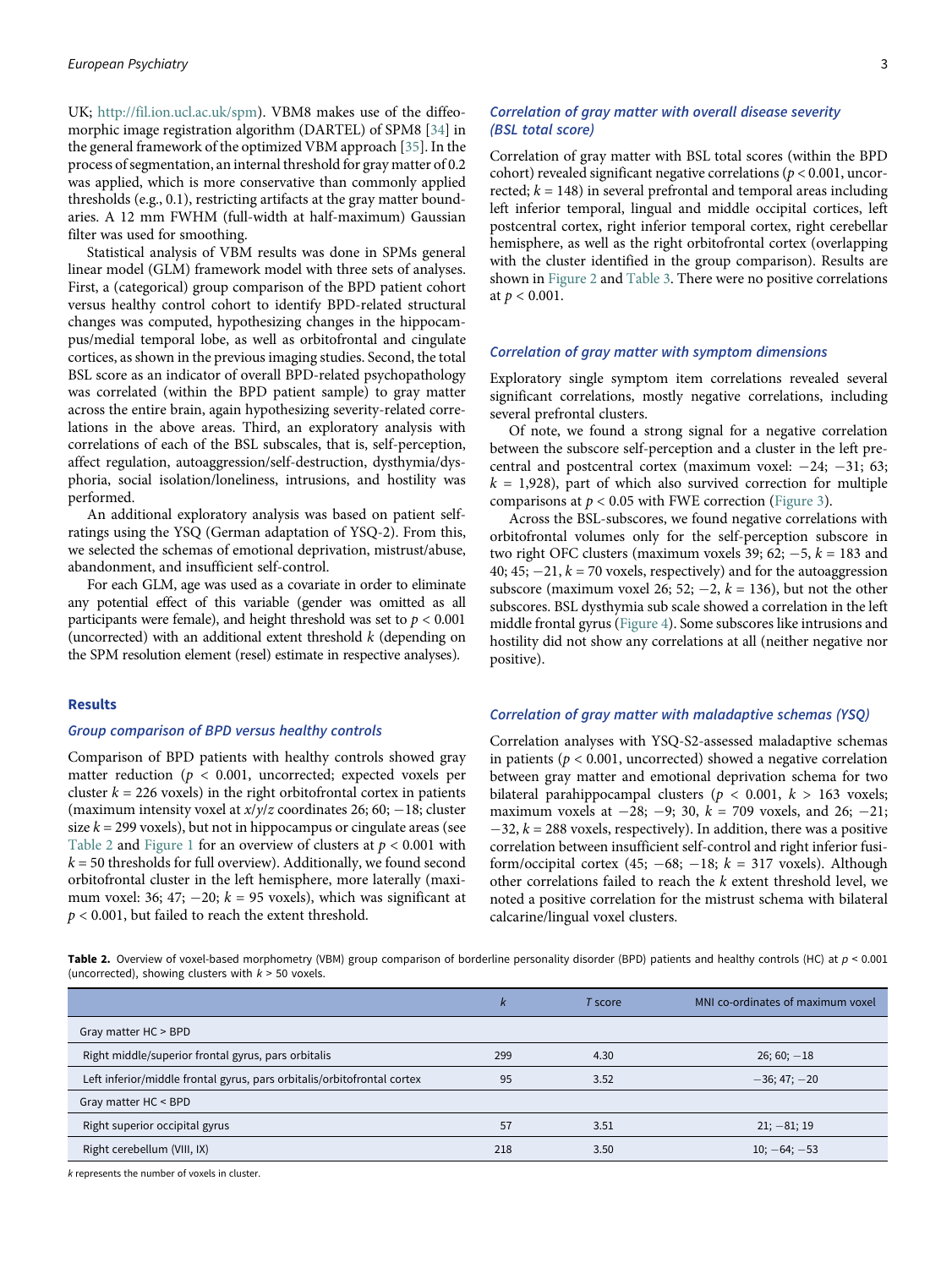<span id="page-3-0"></span>

Figure 1. Voxel-based morphometry (VBM) group comparison of borderline personality disorder (BPD) patients and healthy controls (HC) at  $p < 0.001$  (uncorrected).

## Post hoc power analysis

Given the limited size of the patient sample, we performed a post hoc power analysis using G\*Power 3.1. Based on samples of different sizes (allocation ratio 2.63 for 19 patients vs. 50 controls), a two-sample t-test at alpha error probability of 0.05 and power 0.8 would detect larger effects sizes of  $d = 0.7$  in a sample of 18 versus 48 subjects.

#### **Discussion**

Our study aimed to identify group difference in regional brain structure (using VBM) between female patients with BPD and healthy controls. Although we found evidence for volume reduction in the orbitofrontal cortex, our study failed to find structural changes in medial temporal lobe structures and particularly the hippocampus and amygdala. On the other hand, our symptom correlations provide evidence for a link between orbitofrontal deficits and alterations of self-perception and autoaggression [\(Figure 3\)](#page-4-2).

Although there are now a few structural brain imaging studies in BPD, there is still little consensus on the basic pattern characterizing this disorder [[8](#page-6-24)[,36](#page-6-25)]. Our orbitofrontal cortical finding adds to evidence implicating this area in BPD [\[6,](#page-6-14)[13\]](#page-6-4). So far, however, it is unclear whether this change relates to particular symptom correlates or facets of the disease phenotype. Patients with BPD show impairment in neurocognitive tasks requiring balanced decision-making, which relies (in part) on orbitofrontal cortical integrity [\[37](#page-6-26)]. There is also increasing evidence from functional MRI studies, especially those using resting state fMRI, that BPD is associated with aberrant activity in the OFC, both in single studies using different methodological approaches to data analysis [38–40] as well as a recent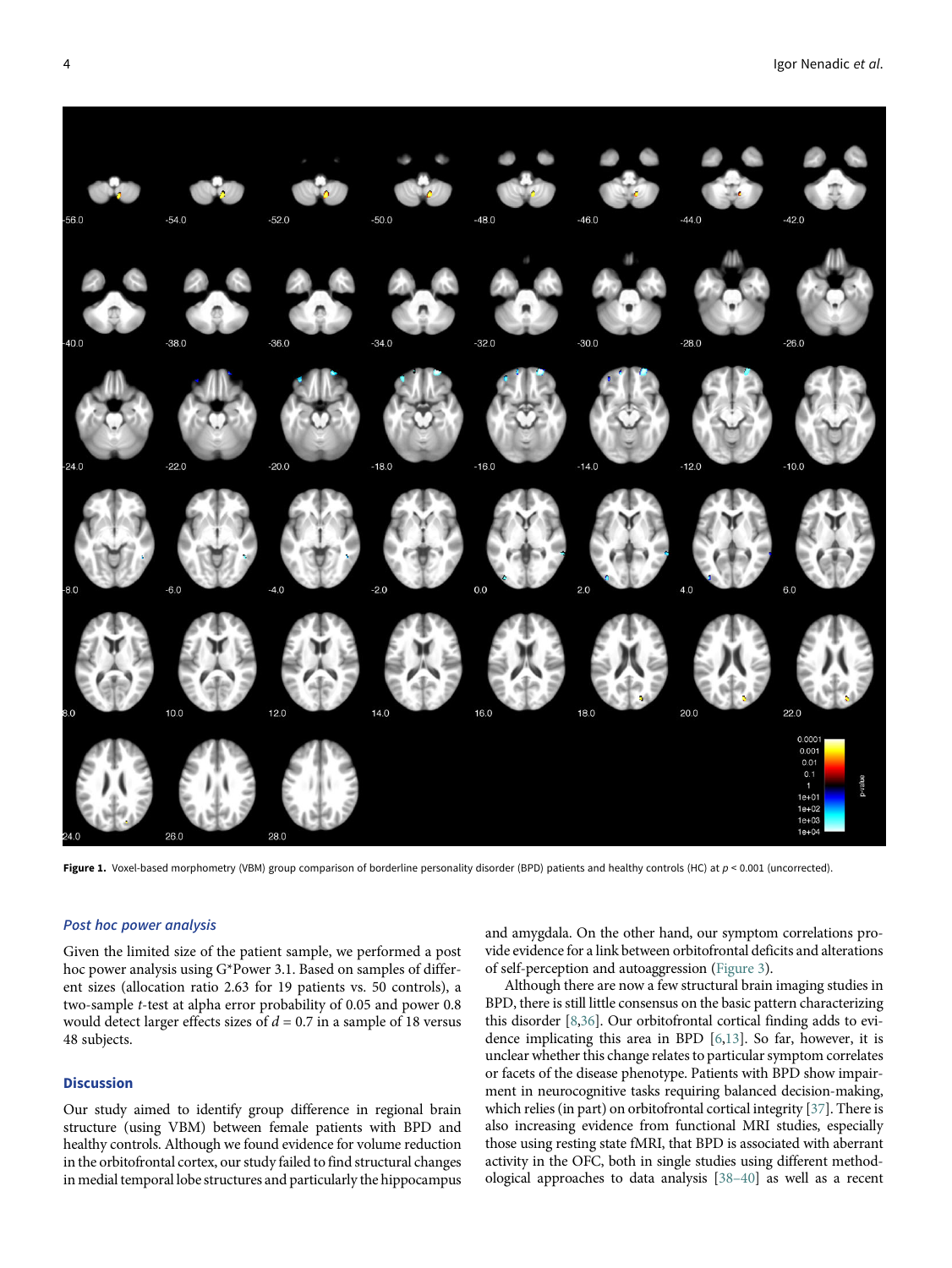<span id="page-4-0"></span>

Figure 2. Voxel-based morphometry (VBM) correlation analysis of gray matter and BSL total score in  $n = 18$  patients with borderline personality disorders (BPD) at  $p < 0.001$ (uncorrected).

<span id="page-4-1"></span>Table 3. Overview of voxel-based morphometry (VBM) correlation analysis of gray matter and BSL total score in  $n = 18$  patients with borderline personality disorders (BPD) at  $p < 0.001$  (uncorrected), showing clusters with  $k > 50$  voxels.

|                                                     | k   | T-Wert | MNI co-ordinates of maximum voxel |
|-----------------------------------------------------|-----|--------|-----------------------------------|
| Left inferior temporal gyrus                        | 816 | 5.46   | $-39; -6; -42$                    |
| Left lingual gyrus                                  | 178 | 5.28   | $-21; -70; -11$                   |
| Left medial occipital gyrus                         | 154 | 4.84   | $-38$ ; $-78$ ; 1                 |
| Right middle/superior frontal gyrus, pars orbitalis | 165 | 4.82   | $27:51:-9$                        |
| Left postcentral gyrus                              | 204 | 4.53   | $-22; -34; 60$                    |
| Right inferior temporal gyrus                       | 365 | 4.23   | $45; -9; -38$                     |
| Right cerebellum (I, II)                            | 239 | 4.22   | $15; -75; -29$                    |

<span id="page-4-2"></span>k represents the number of voxels in cluster.



Figure 3. Voxel-based morphometry (VBM) correlation analysis of gray matter and BSL self-perception (or self-image) subscore in  $n = 18$  patients with borderline personality disorders (BPD) at p < 0.001 (uncorrected). Note that the precentral/postcentral cortex cluster (k=1928) also survived corrected for multiple comparisons at p<0.05 FWE.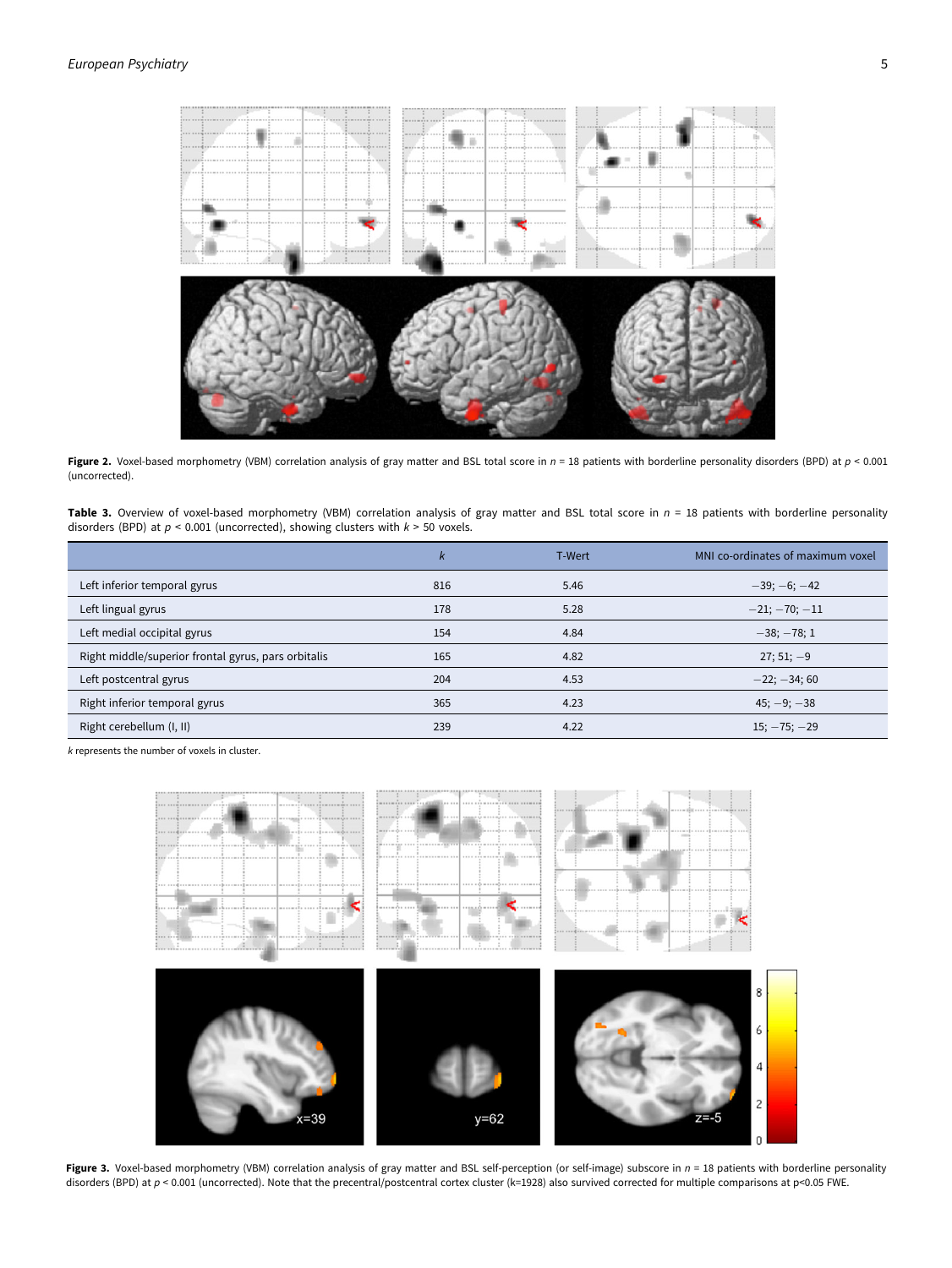<span id="page-5-5"></span>

Figure 4. Voxel-based morphometry (VBM) correlation analysis of gray matter and BSL dysphoria subscore in  $n = 18$  patients with borderline personality disorders (BPD) at  $p < 0.001$ (uncorrected).

meta-analysis of resting state fMRI studies [\[15](#page-6-6)[,41](#page-7-0)]. On a symptom level, functional studies have suggested that orbitofrontal recruitment varies according to suicide attempt history in BPD [[42\]](#page-7-1).

Our own findings appear to suggest that self-perception and auto-aggression would be linked to OFC volumes. Overall, this is also in line with a fronto-limbic system theory of BPD [\[10](#page-6-1)], which could integrate both aspects of rapidly changing emotional states as well as persistent alterations of self-referential functions [[8](#page-6-24),[43\]](#page-7-2). However, our finding needs to be taken with caution, given that restriction of findings using extent thresholding is less conservative than peak-level-based correction.

Interestingly, we did not find gray matter reductions in the medial temporal lobe, especially amygdala and hippocampus. Recent studies have discussed that this feature seen in some of the earlier studies of MR morphometry in BPD might be related to particular subgroups or comorbidities such as post-traumatic stress disorder [[16,](#page-6-7)[44](#page-7-3)[,45](#page-7-4)]. This also points to comorbidities as a main source of variance across different BPD studies. Although our study sample showed a varied combination of comorbid disorders, it is fair to say that this pattern is fairly typical of those seen in BPD across the disorder [\[1\]](#page-5-0). It thus still remains a major task to untangle these comorbidities. Yet, inclusion of patients who only suffer from BPD without comorbid conditions would seem to introduce a grave selection bias, rendering such a sample unlikely to be representative of BPD in general.

<span id="page-5-2"></span><span id="page-5-1"></span><span id="page-5-0"></span>Finally, our exploratory analyses provide clues on which different facets of BPD might link to different brain structures. We used two different self-rating instruments, one based on the DSM symptoms (BSL) and one based on the clinically relevant schema therapy-based assessment of EMS (YSQ). Although these results are preliminary, they suggest that different aspects of BPD pathology link to orbitofrontal versus pre/postcentral cortical variations. At least one YSQ finding also suggests that cognitive/emotional schemas developing early (in this case emotional deprivation) render medial temporal lobe structures (i.e., parahippocampal cortices) prone to changes manifesting in persistent changes of emotional states.

<span id="page-5-4"></span><span id="page-5-3"></span>Our study is mainly limited by its sample size, which although similar to several recent MR morphometry analyses, is prone to false positives, in particular for correlation analyses in the exploratory part. Also, although antidepressants do not seem to induce changes similar to those seem with antipsychotics, we cannot exclude an effect of medication to have interfered with volumetric measurements. Although further replication is warranted, our findings do stress the necessity to differentiate brain structural patterns not only according to symptom structure, but possibly also to persistent features inherent in many BPD patients, which might be captured using alternative tools like the YSQ. This might then also provide a link to understanding changes of brain volumes over time, be it over the course of long-term psychotherapy or spontaneous changes in the course of BPD.

Acknowledgments. Parts of this research were funded by a Junior Scientist Grant of the Friedrich-Schiller-University of Jena to I.N. (DRM 21007087). We are grateful to all study participants as well as to our student research assistants who supported data acquisition.

Conflict of Interest. The authors have no conflicts of interest.

#### References

- [1] Leichsenring F, Leibing E, Kruse J, New AS, Leweke F. Borderline personality disorder. Lancet. 2011;377(9759):74–84. [http://dx.doi.org/10.1016/](http://dx.doi.org/10.1016/S0140-6736(10)61422-5) [S0140-6736\(10\)61422-5](http://dx.doi.org/10.1016/S0140-6736(10)61422-5).
- [2] Fornaro M, Orsolini L, Marini S, De Berardis D, Perna G, Valchera A, et al. The prevalence and predictors of bipolar and borderline personality disorders comorbidity: systematic review and meta-analysis. J Affect Disord. 2016;195:105–118. <http://dx.doi.org/10.1016/j.jad.2016.01.040>.
- [3] Skodol AE, Gunderson JG, Pfohl B, Widiger TA, Livesley WJ, Siever LJ. The borderline diagnosis I: psychopathology, comorbidity, and personality structure. Biol Psychiatry. 2002;51(12):936–950.
- [4] Fertuck EA, Lenzenweger MF, Clarkin JF, Hoermann S, Stanley B. Executive neurocognition, memory systems, and borderline personality disorder. Clin Psychol Rev. 2006;26(3):346–375. [http://dx.doi.org/10.1016/j.cpr.2005.05.008.](http://dx.doi.org/10.1016/j.cpr.2005.05.008)
- Sharp C. Current trends in BPD research as indicative of a broader seachange in psychiatric nosology. Personal Disord. 2016;7(4):334–343. [http://dx.doi.org/10.1037/per0000199.](http://dx.doi.org/10.1037/per0000199)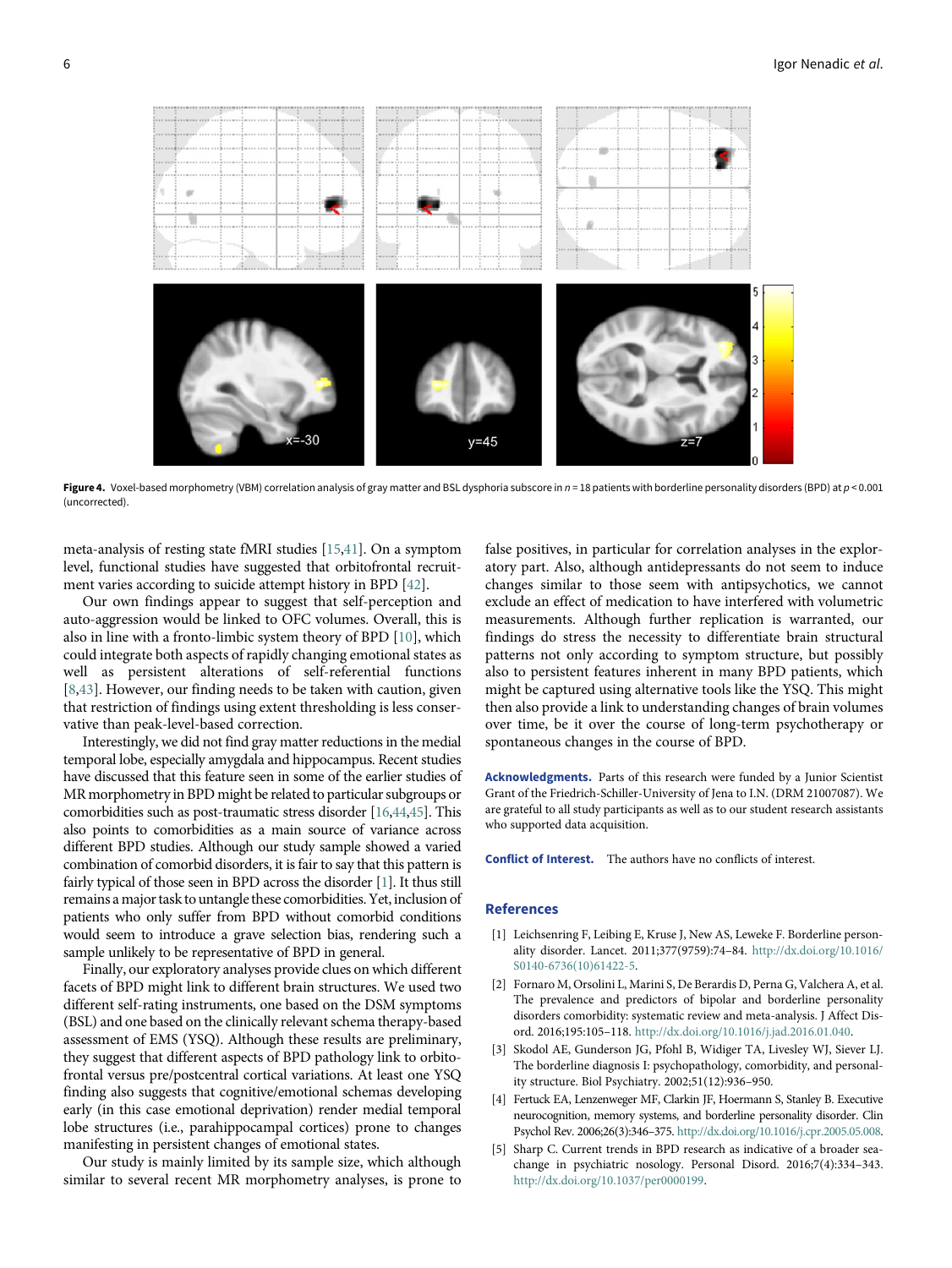- <span id="page-6-14"></span>[6] Krause-Utz A, Winter D, Niedtfeld I, Schmahl C. The latest neuroimaging findings in borderline personality disorder. Curr Psychiatry Rep. 2014;16 (3):438 <http://dx.doi.org/10.1007/s11920-014-0438-z>.
- <span id="page-6-15"></span>[7] O'Neill A, Frodl T. Brain structure and function in borderline personality disorder. Brain Struct Funct. 2012;217(4):767–782. [http://dx.doi.org/](http://dx.doi.org/10.1007/s00429-012-0379-4) [10.1007/s00429-012-0379-4.](http://dx.doi.org/10.1007/s00429-012-0379-4)
- <span id="page-6-24"></span><span id="page-6-16"></span>[8] Schulze L, Schmahl C, Niedtfeld I. Neural correlates of disturbed emotion processing in borderline personality disorder: a multimodal meta-analysis. Biol Psychiatry. 2016;79(2):97–106. [http://dx.doi.org/10.1016/j.biopsych.](http://dx.doi.org/10.1016/j.biopsych.2015.03.027) [2015.03.027](http://dx.doi.org/10.1016/j.biopsych.2015.03.027).
- <span id="page-6-17"></span><span id="page-6-0"></span>[9] Herpertz SC, Bertsch K. A new perspective on the pathophysiology of borderline personality disorder: a model of the role of oxytocin. Am J Psychiatry. 2015;172(9):840–851. [http://dx.doi.org/10.1176/appi.](http://dx.doi.org/10.1176/appi.ajp.2015.15020216) [ajp.2015.15020216](http://dx.doi.org/10.1176/appi.ajp.2015.15020216).
- <span id="page-6-1"></span>[10] Minzenberg MJ, Fan J, New AS, Tang CY, Siever LJ. Frontolimbic structural changes in borderline personality disorder. J Psychiatr Res. 2008;42 (9):727–733. [http://dx.doi.org/10.1016/j.jpsychires.2007.07.015.](http://dx.doi.org/10.1016/j.jpsychires.2007.07.015)
- <span id="page-6-2"></span>[11] Rusch N, van LT, Ludaescher P, Wilke M, Huppertz HJ, Thiel T, et al. A voxel-based morphometric MRI study in female patients with borderline personality disorder. NeuroImage. 2003;20(1):385–392.
- <span id="page-6-18"></span><span id="page-6-3"></span>[12] Brunner R, Henze R, Parzer P, Kramer J, Feigl N, Lutz K, et al. Reduced prefrontal and orbitofrontal gray matter in female adolescents with borderline personality disorder: is it disorder specific? NeuroImage. 2010;49 (1):114–120. <http://dx.doi.org/10.1016/j.neuroimage.2009.07.070>.
- <span id="page-6-20"></span><span id="page-6-19"></span><span id="page-6-4"></span>[13] de Araujo Filho GM, Abdallah C, Sato JR, de Araujo TB, Lisondo CM, de Faria AA, et al. Morphometric hemispheric asymmetry of orbitofrontal cortex in women with borderline personality disorder: a multi-parameter approach. Psychiatry Res. 2014;223(2):61–66. [http://dx.doi.org/10.1016/](http://dx.doi.org/10.1016/j.pscychresns.2014.05.001) [j.pscychresns.2014.05.001](http://dx.doi.org/10.1016/j.pscychresns.2014.05.001).
- <span id="page-6-5"></span>[14] O'Neill A, D'Souza A, Carballedo A, Joseph S, Kerskens C, Frodl T. Magnetic resonance imaging in patients with borderline personality disorder: a study of volumetric abnormalities. Psychiatry Res. 2013;213(1): 1–10. [http://dx.doi.org/10.1016/j.pscychresns.2013.02.006.](http://dx.doi.org/10.1016/j.pscychresns.2013.02.006)
- <span id="page-6-21"></span><span id="page-6-6"></span>[15] Yang X, Hu L, Zeng J, Tan Y, Cheng B. Default mode network and frontolimbic gray matter abnormalities in patients with borderline personality disorder: a voxel-based meta-analysis. Sci Rep. 2016;6:34247 [http://dx.doi.org/10.1038/srep34247.](http://dx.doi.org/10.1038/srep34247)
- <span id="page-6-22"></span><span id="page-6-7"></span>[16] Labudda K, Kreisel S, Beblo T, Mertens M, Kurlandchikov O, Bien CG, et al. Mesiotemporal volume loss associated with disorder severity: a VBM study in borderline personality disorder. PLoS ONE. 2013;8(12):e83677 [http://dx.doi.org/10.1371/journal.pone.0083677.](http://dx.doi.org/10.1371/journal.pone.0083677)
- <span id="page-6-25"></span><span id="page-6-23"></span><span id="page-6-8"></span>[17] Morandotti N, Dima D, Jogia J, Frangou S, Sala M, Vidovich GZ, et al. Childhood abuse is associated with structural impairment in the ventrolateral prefrontal cortex and aggressiveness in patients with borderline personality disorder. Psychiatry Res. 2013;213(1):18–23. [http://dx.doi.org/10.1016/j.](http://dx.doi.org/10.1016/j.pscychresns.2013.02.002) [pscychresns.2013.02.002.](http://dx.doi.org/10.1016/j.pscychresns.2013.02.002)
- <span id="page-6-26"></span><span id="page-6-9"></span>[18] Niedtfeld I, Schulze L, Krause-Utz A, Demirakca T, Bohus M, Schmahl C. Voxel-based morphometry in women with borderline personality disorder with and without comorbid posttraumatic stress disorder. PLoS ONE. 2013;8(6):e65824 <http://dx.doi.org/10.1371/journal.pone.0065824>.
- <span id="page-6-10"></span>[19] Soloff P, Nutche J, Goradia D, Diwadkar V. Structural brain abnormalities in borderline personality disorder: a voxel-based morphometry study. Psychiatry Res. 2008;164(3):223–236. [http://dx.doi.org/10.1016/](http://dx.doi.org/10.1016/j.pscychresns.2008.02.003) [j.pscychresns.2008.02.003](http://dx.doi.org/10.1016/j.pscychresns.2008.02.003).
- <span id="page-6-11"></span>[20] Depping MS, Wolf ND, Vasic N, Sambataro F, Thomann PA, Christian Wolf R. Specificity of abnormal brain volume in major depressive disorder: a comparison with borderline personality disorder. J Affect Disord. 2015; 174:650–657. <http://dx.doi.org/10.1016/j.jad.2014.11.059>.
- <span id="page-6-12"></span>[21] Denny BT, Fan J, Liu X, Guerreri S, Mayson SJ, Rimsky L, et al. Brain structural anomalies in borderline and avoidant personality disorder patients and their associations with disorder-specific symptoms. J Affect Disord. 2016;200:266–274. [http://dx.doi.org/10.1016/j.jad.2016.04.053.](http://dx.doi.org/10.1016/j.jad.2016.04.053)
- <span id="page-6-13"></span>[22] Bertsch K, Grothe M, Prehn K, Vohs K, Berger C, Hauenstein K, et al. Brain volumes differ between diagnostic groups of violent criminal offenders. Eur Arch Psychiatry Clin Neurosci. 2013;263(7):593–606. <http://dx.doi.org/10.1007/s00406-013-0391-6>.
- [23] Vollm BA, Zhao L, Richardson P, Clark L, Deakin JF, Williams S, et al. A voxel-based morphometric MRI study in men with borderline personality disorder: preliminary findings. Crim Behav Mental Health. 2009;19(1): 64–72. <http://dx.doi.org/10.1002/cbm.716>.
- [24] Soloff PH, Pruitt P, Sharma M, Radwan J, White R, Diwadkar VA. Structural brain abnormalities and suicidal behavior in borderline personality disorder. J Psychiatr Res. 2012;46(4):516–525. [http://dx.doi.org/](http://dx.doi.org/10.1016/j.jpsychires.2012.01.003) [10.1016/j.jpsychires.2012.01.003](http://dx.doi.org/10.1016/j.jpsychires.2012.01.003).
- [25] Thomaes K, Dorrepaal E, Draijer N, de Ruiter MB, van Balkom AJ, Smit JH, et al. Reduced anterior cingulate and orbitofrontal volumes in child abuse-related complex PTSD. J Clin Psychiatry. 2010;71(12):1636–1644. [http://dx.doi.org/10.4088/JCP.08m04754blu.](http://dx.doi.org/10.4088/JCP.08m04754blu)
- [26] Kimmel CL, Alhassoon OM, Wollman SC, Stern MJ, Perez-Figueroa A, Hall MG, et al. Age-related parieto-occipital and other gray matter changes in borderline personality disorder: a meta-analysis of cortical and subcortical structures. Psychiatry Res. 2016;251:15–25. [http://dx.doi.](http://dx.doi.org/10.1016/j.pscychresns.2016.04.005) [org/10.1016/j.pscychresns.2016.04.005.](http://dx.doi.org/10.1016/j.pscychresns.2016.04.005)
- [27] Nenadic I, Lamberth S, Reiss N. Group schema therapy for personality disorders: a pilot study for implementation in acute psychiatric in-patient settings. Psychiatry Res. 2017;253:9–12. [http://dx.doi.org/10.1016/j.](http://dx.doi.org/10.1016/j.psychres.2017.01.093) [psychres.2017.01.093.](http://dx.doi.org/10.1016/j.psychres.2017.01.093)
- [28] Oldfield RC. The assessment and analysis of handedness: the Edinburgh inventory. Neuropsychologia. 1971;9(1):97–113.
- [29] Bohus M, Limberger MF, Frank U, Sender I, Gratwohl T, Stieglitz RD. Development of the Borderline Symptom List. Psychother Psychosom Mediz Psychol. 2001;51(5):201–211. <http://dx.doi.org/10.1055/s-2001-13281>.
- [30] Bohus M, Limberger MF, Frank U, Chapman AL, Kuhler T, Stieglitz RD. Psychometric properties of the Borderline Symptom List (BSL). Psychopathology. 2007;40(2):126–132. <http://dx.doi.org/10.1159/000098493>.
- [31] Glenn CR, Weinberg A, Klonsky ED. Relationship of the Borderline Symptom List to DSM-IV borderline personality disorder criteria assessed by semi-structured interview. Psychopathology. 2009;42(6):394–398. [http://dx.doi.org/10.1159/000241195.](http://dx.doi.org/10.1159/000241195)
- [32] Grutschpalk J. Diagnostik im Rahmen der Schematherapie unter besonderer Berücksichtigung der Persönlichkeitsakzentuierungen. Doctoral Thesis. Hamburg, Germany: University of Hamburg, 2008.
- [33] Philipsen A, Lam AP, Breit S, Lucke C, Muller HH, Matthies S. Early maladaptive schemas in adult patients with attention deficit hyperactivity disorder. Atten Deficit Hyperact Disord. 2017;9(2):101–111. [http://dx.doi.](http://dx.doi.org/10.1007/s12402-016-0211-8) [org/10.1007/s12402-016-0211-8](http://dx.doi.org/10.1007/s12402-016-0211-8).
- [34] Ashburner J. A fast diffeomorphic image registration algorithm. NeuroImage. 2007;38(1):95–113. <http://dx.doi.org/10.1016/j.neuroimage.2007.07.007>.
- [35] Ashburner J, Friston KJ. Voxel-based morphometry—the methods. Neuro-Image. 2000;11(6 Pt 1):805–821. [http://dx.doi.org/10.1006/nimg.2000.0582.](http://dx.doi.org/10.1006/nimg.2000.0582)
- [36] Krause-Utz A, Frost R, Winter D, Elzinga BM. Dissociation and alterations in brain function and structure: implications for borderline personality disorder. Curr Psychiatry Rep. 2017;19(1):6 [http://dx.doi.org/10.1007/](http://dx.doi.org/10.1007/s11920-017-0757-y) [s11920-017-0757-y](http://dx.doi.org/10.1007/s11920-017-0757-y).
- [37] Paret C, Jennen-Steinmetz C, Schmahl C. Disadvantageous decisionmaking in borderline personality disorder: partial support from a metaanalytic review. Neurosci Biobehav Rev. 2017;72:301–309. [http://dx.doi.](http://dx.doi.org/10.1016/j.neubiorev.2016.11.019) [org/10.1016/j.neubiorev.2016.11.019.](http://dx.doi.org/10.1016/j.neubiorev.2016.11.019)
- [38] Krause-Utz A, Veer IM, Rombouts SA, Bohus M, Schmahl C, Elzinga BM. Amygdala and anterior cingulate resting-state functional connectivity in borderline personality disorder patients with a history of interpersonal trauma. Psychol Med. 2014;44(13):2889–2901. [http://dx.doi.org/10.1017/](http://dx.doi.org/10.1017/S0033291714000324) [S0033291714000324.](http://dx.doi.org/10.1017/S0033291714000324)
- [39] Wolf RC, Thomann PA, Sambataro F, Vasic N, Schmid M, Wolf ND. Orbitofrontal cortex and impulsivity in borderline personality disorder: an MRI study of baseline brain perfusion. Eur Arch Psychiatry Clin Neurosci. 2012;262(8):677–685. [http://dx.doi.org/10.1007/s00406-012-](http://dx.doi.org/10.1007/s00406-012-0303-1) [0303-1.](http://dx.doi.org/10.1007/s00406-012-0303-1)
- [40] Xu T, Cullen KR, Houri A, Lim KO, Schulz SC, Parhi KK. Classification of borderline personality disorder based on spectral power of resting-state fMRI. Conf Proc IEEE Eng Med Biol Soc. 2014;2014:5036–5039. [http://](http://dx.doi.org/10.1109/EMBC.2014.6944756) [dx.doi.org/10.1109/EMBC.2014.6944756.](http://dx.doi.org/10.1109/EMBC.2014.6944756)